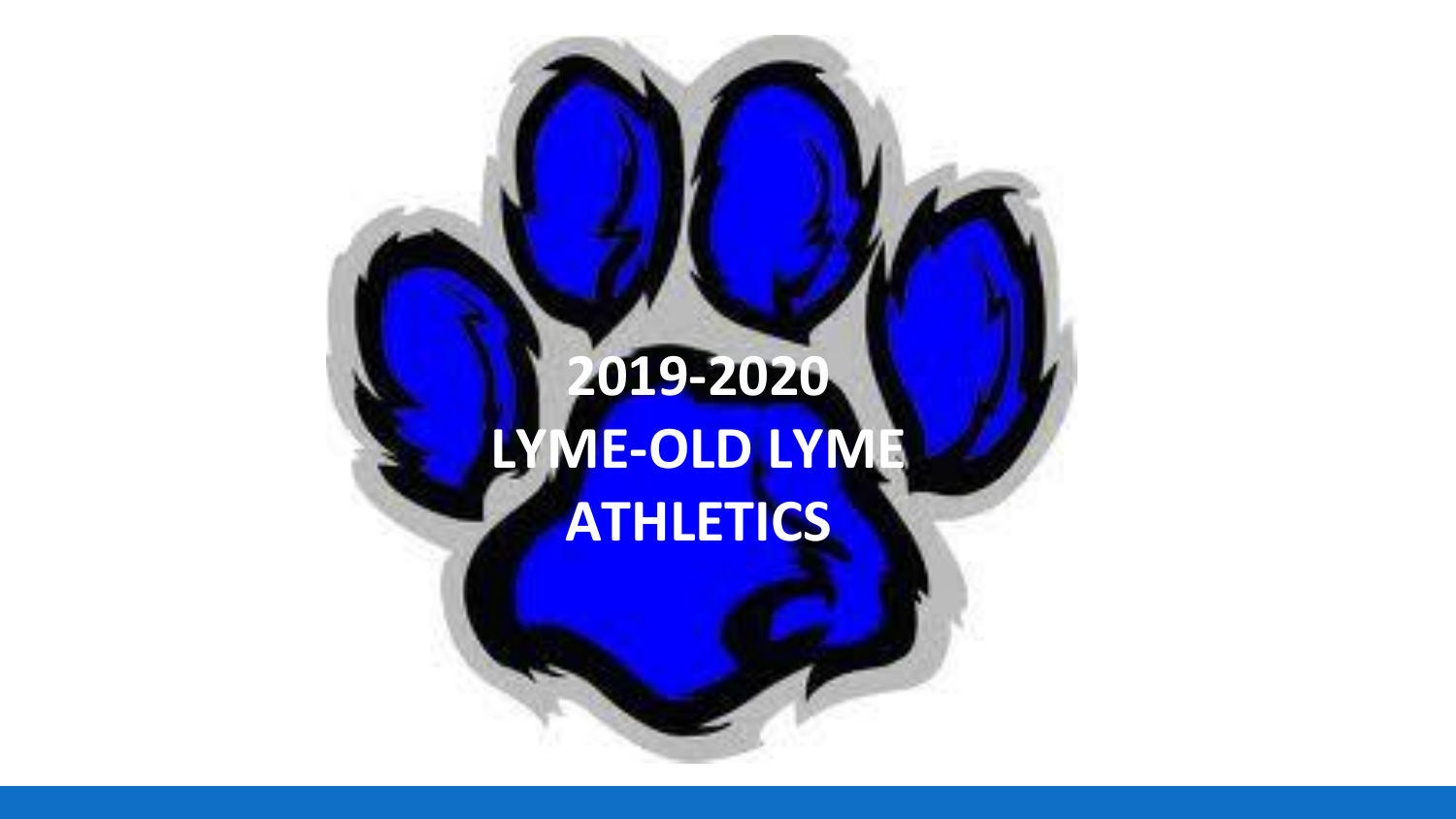## **[ATHLETIC DEPARTMENT](https://www.region18.org/page.cfm?p=316)**

- **• Athletic Director: Hildie Heck**
	- Phone: 860-434-1651 x1014
	- Email: [heckh@region18.org](mailto:heckh@region18.org)
- **• Athletic Secratary: Jo Bolton**
	- Phone: 860-434-1651 x1032
	- Email: [heckh@region18.org](mailto:heckh@region18.org)
- **• Athletic Trainer: Sammee Ward**
	- Phone: 860-434-1651 x1116
	- Email: [Wards@region18.org](mailto:Wards@region18.org)
- **• School Nurse: Melissa Seckla**
	- Phone: 860-434-1651 x1004
	- Email: [secklam@region18.org](mailto:secklam@region18.org)

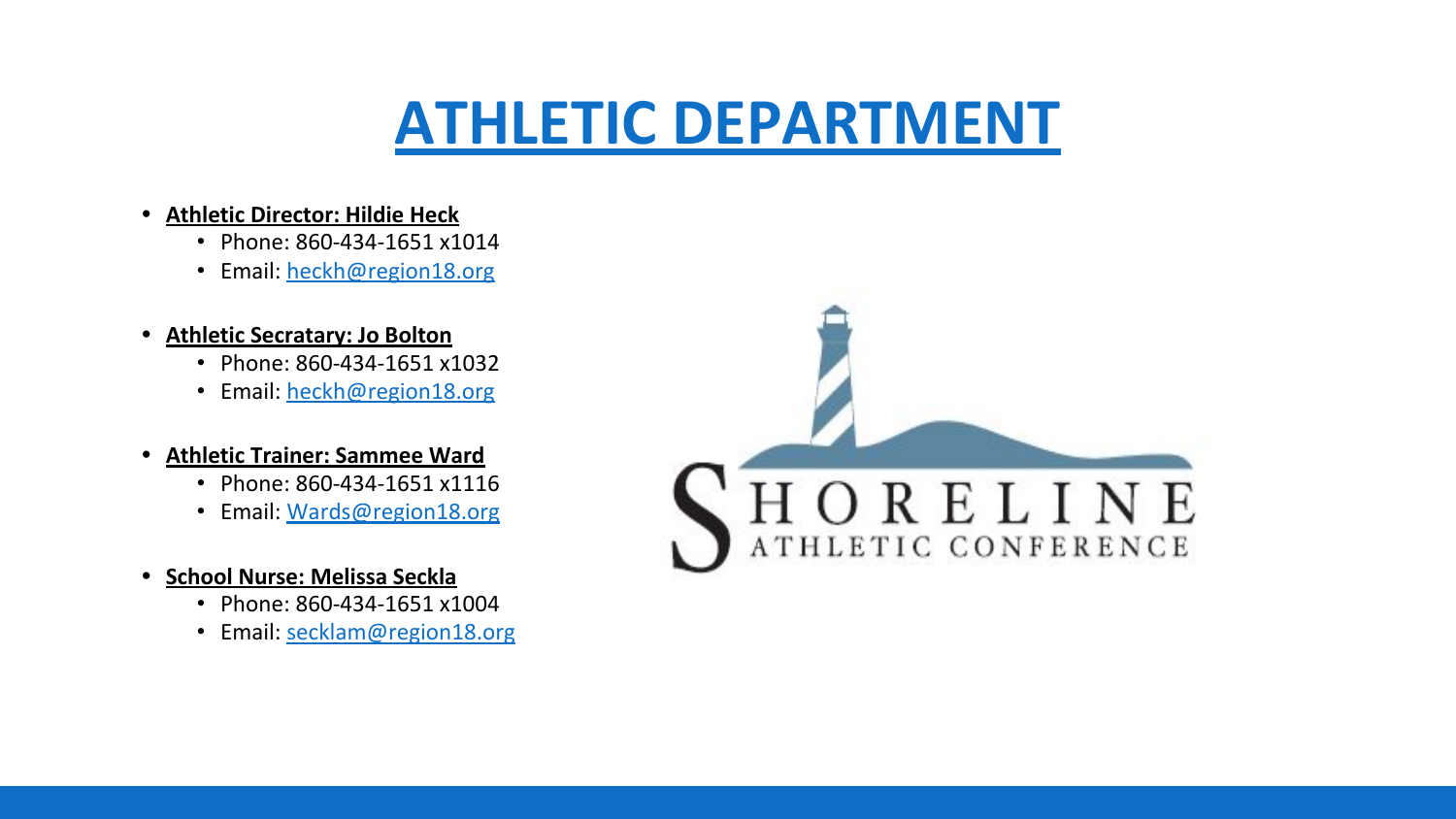## **REQUIREMENTS CAN NOT PARTICIPATE UNLESS ALL ARE MET**

- 1. [Athletic Registration on FamilyID](https://www.familyid.com/lyme-old-lyme-athletics/2019-2020-high-school-fall-athletic-registration-3)
- 2. Academics [\(See The Athletic Handbook for Complete Standards\)](https://resources.finalsite.net/images/v1546108787/region18/hfulyrhdce8rqcfy3vei/Athletic_Handbook.pdf)
- 3. [Baseline Impact Testing](https://resources.finalsite.net/images/v1560884820/region18/rfmgco2pkr2hbfu0qlzi/ImPACT_Testing_Fall_2019.pdf)  Complete a baseline concussion test
- 4. Physical Exam with in the past 13 months
- 5. No school obligations (This includes lunch balances, books owes, drivers ed, SAT Prep etc..)
- 6. Complete [School Registion on FamilyID](https://www.familyid.com/programs/2019-2020-lyme-old-lyme-high-school) (new this year replaces the green form)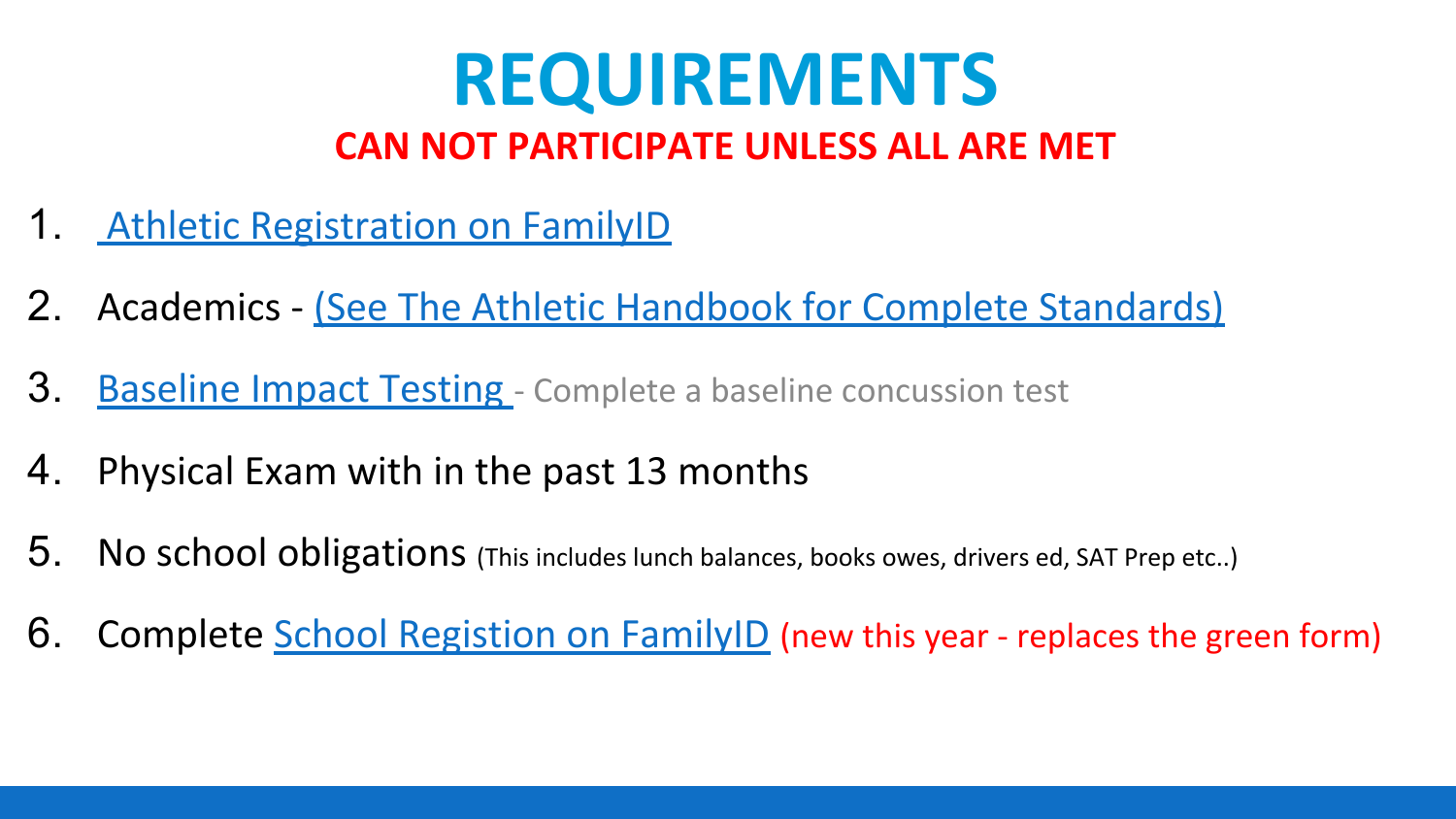# Fall Season Dates

| <b>SPORT</b>                       | <b>First Day of Practice</b> | <b>Shoreline Tournament Dates</b>         | <b>CIAC Tournament Dates</b>                   |
|------------------------------------|------------------------------|-------------------------------------------|------------------------------------------------|
| <b>Football</b>                    | August 19                    | Pegout ranking determines<br>Championship | Quarters Dec 3, Semi Dec 8,<br>Finals Dec 14   |
| <b>Boys/Girls Cross Country</b>    | August 22                    | <b>TBA</b>                                | Class Oct 26, Opens Nov 1, NE<br>Nov 9         |
| <b>Girls Swimming &amp; Diving</b> | August 29                    | Nov 8                                     | Qual. Nov 16, Class Nov 19, 20;<br>Open Nov 22 |
| <b>Boys Soccer</b>                 | August 29                    | <b>TBA</b>                                | Begins Nov 11; Finals Nov 22, 23               |
| <b>Girls Soccer</b>                | August 29                    | <b>TBA</b>                                | Begins Nov 11; Finals Nov 22, 23               |
| <b>Girls Volleyball</b>            | August 29                    | <b>TBA</b>                                | Begin Nov 11; Finals Nov 22, 23                |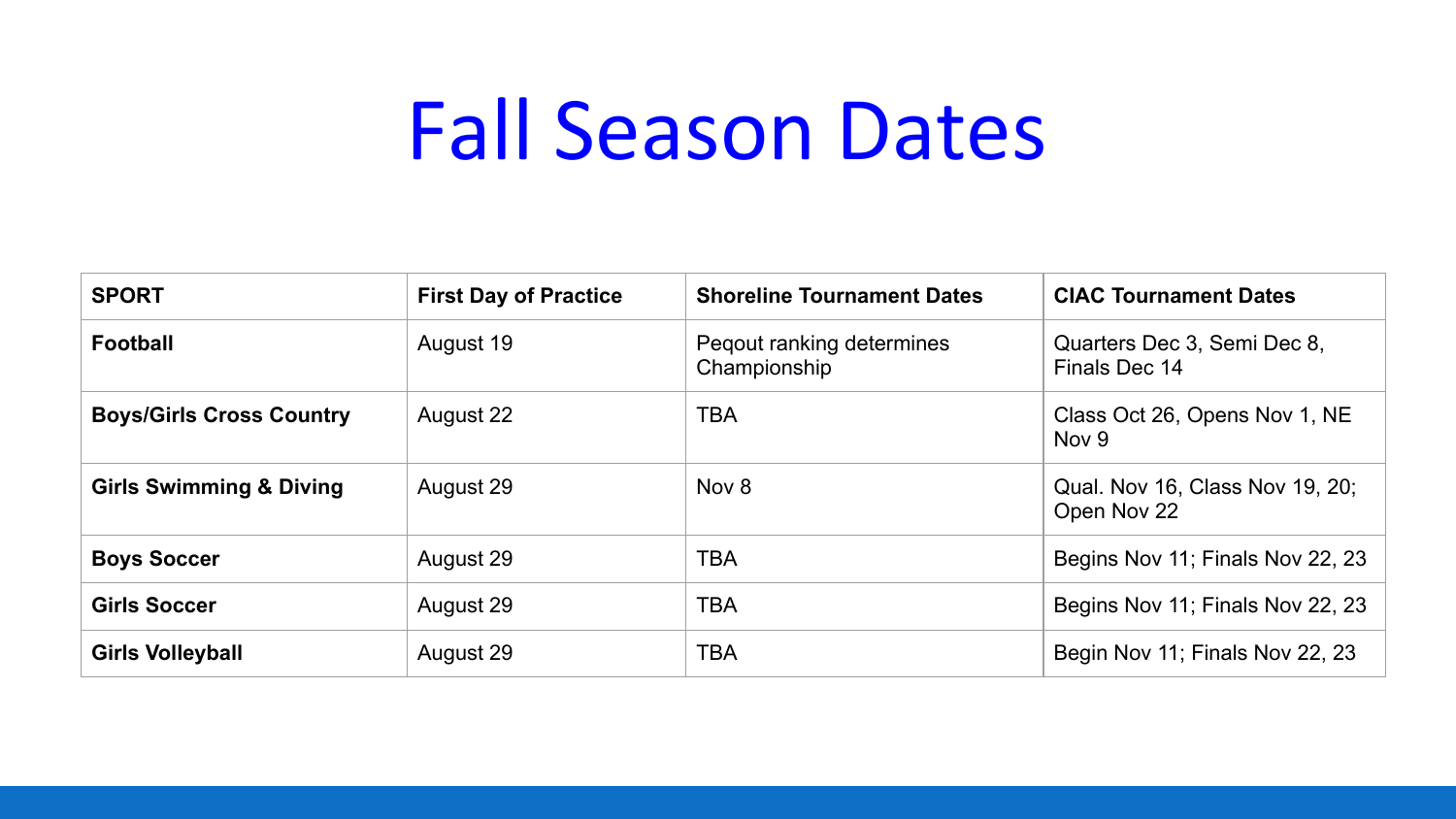# **STUDENT EXPECTATIONS**

- Review and understand the LOL athletic handbook and board policies
- •Abide by team, school, conference and CIAC policies and procedures
- ALWAYS act according to the traditions of good sportsmanship (CLASS ACT STANDARDS) and the school core values
- •Abstain from the use AND BEING IN THE PRESENCE of alcohol, tobacco, steroids, vaping or any other illegal or non-prescribed drugs and supplements.
- •Do not participate in the same sport once season begins
- •Remember "Being a member of a team is NOT a right it's a PRIVILEGE"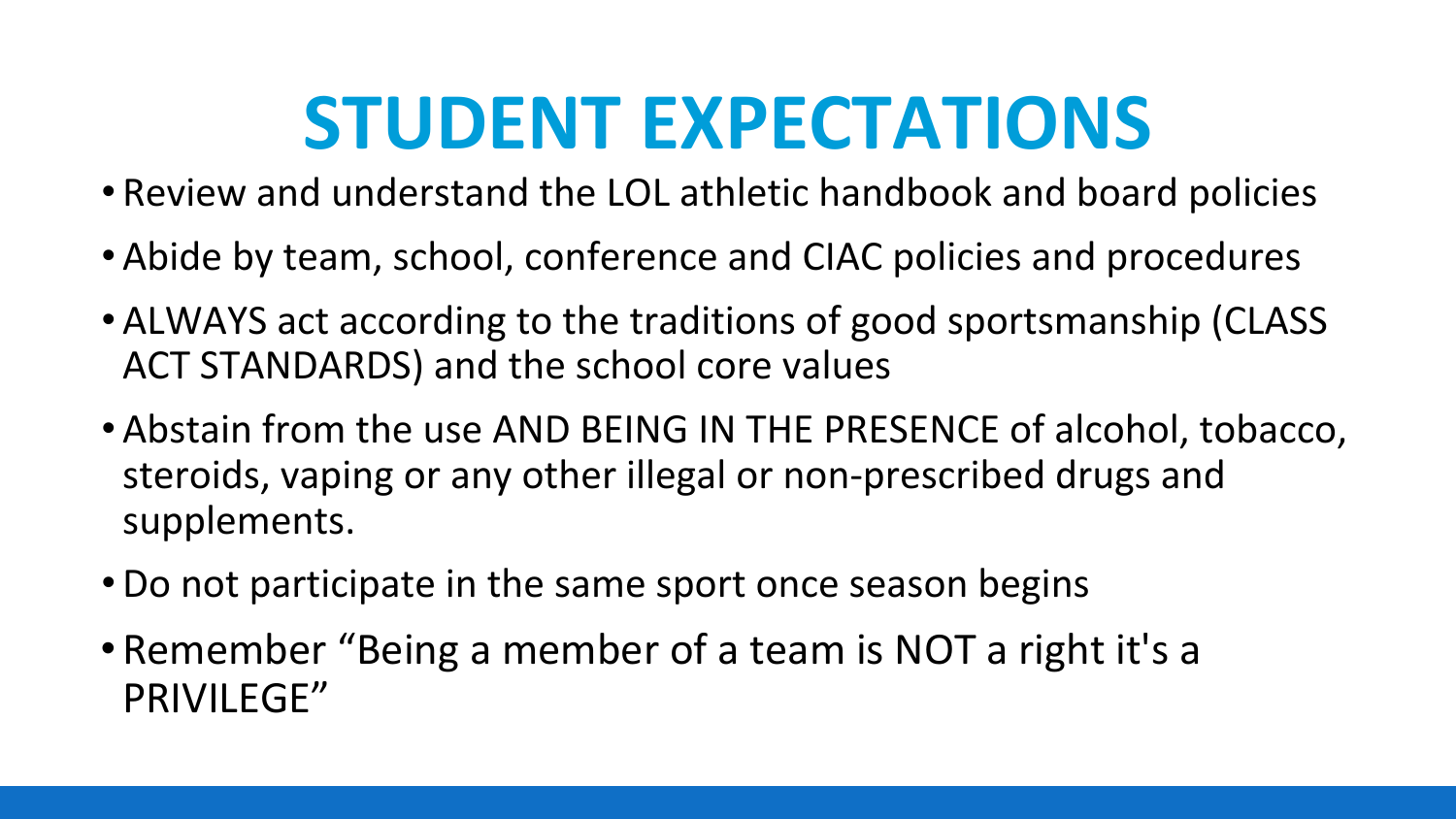## **PARENT EXPECTATIONS**

Review and understand the LOL athletic handbook and board policies

## **Get involved**

(join the booster club, attend games/events, talk positively about programs and coaches, encourage younger athletes to play and get involved)

Encourage spectators and students from spreading negativity about coaches, players and officials - KNOW THE CLASS ACT STANDARDS!!!

## **BE A FAN NOT A FANATIC: CHEER FOR US, NOT AGAINST OTHERS**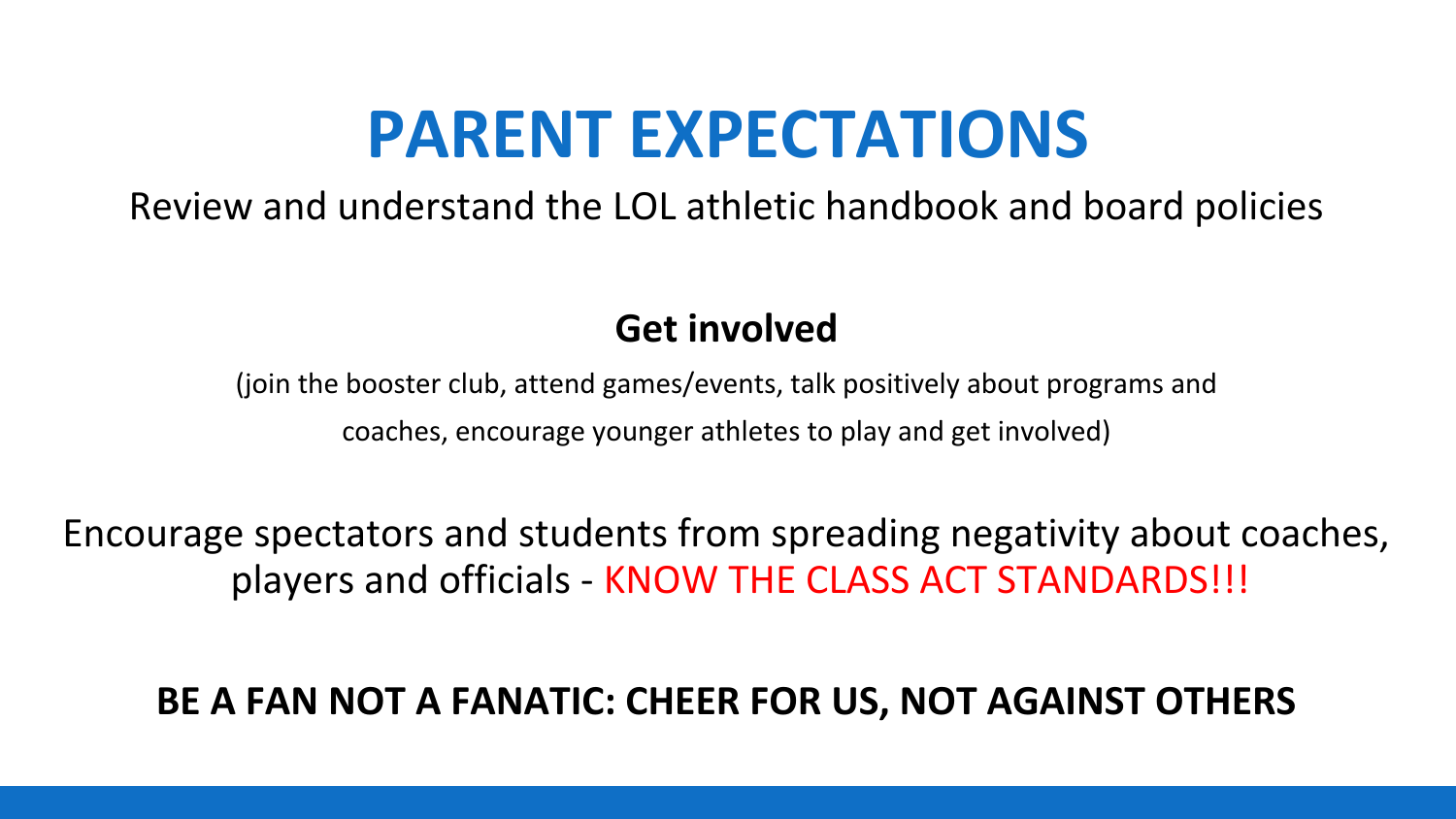

#### Sign up for important updates from H. Heck.

Get information for Lyme-old Lyme High School right on your phone-not on handouts.



**FOR GAMF AND FVFNT UPDATES FOLLOWING MF ON TWITTER** @HilheckAD

# Ewitter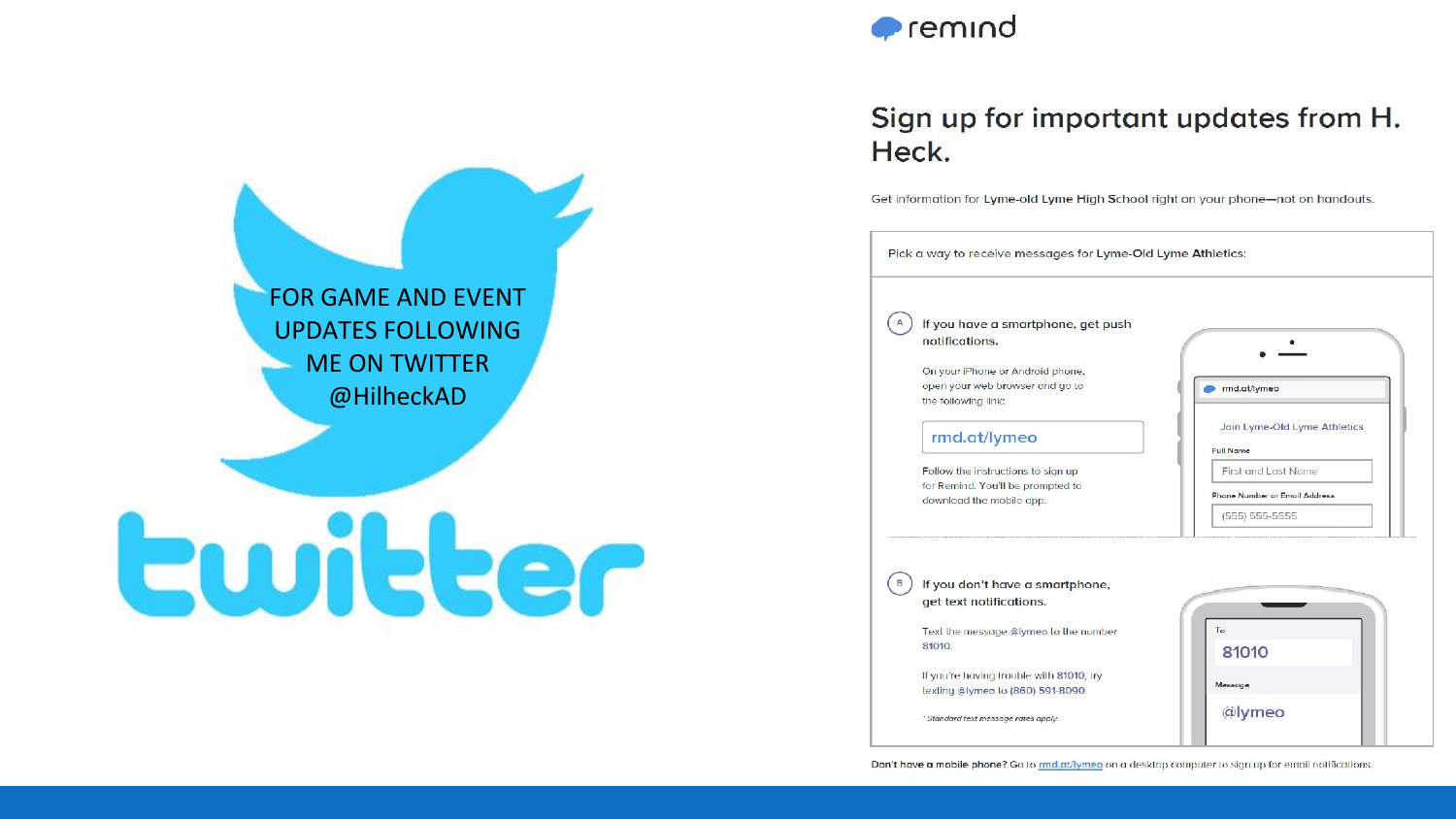

\*\*See Athletic Trainer Presentation\*\*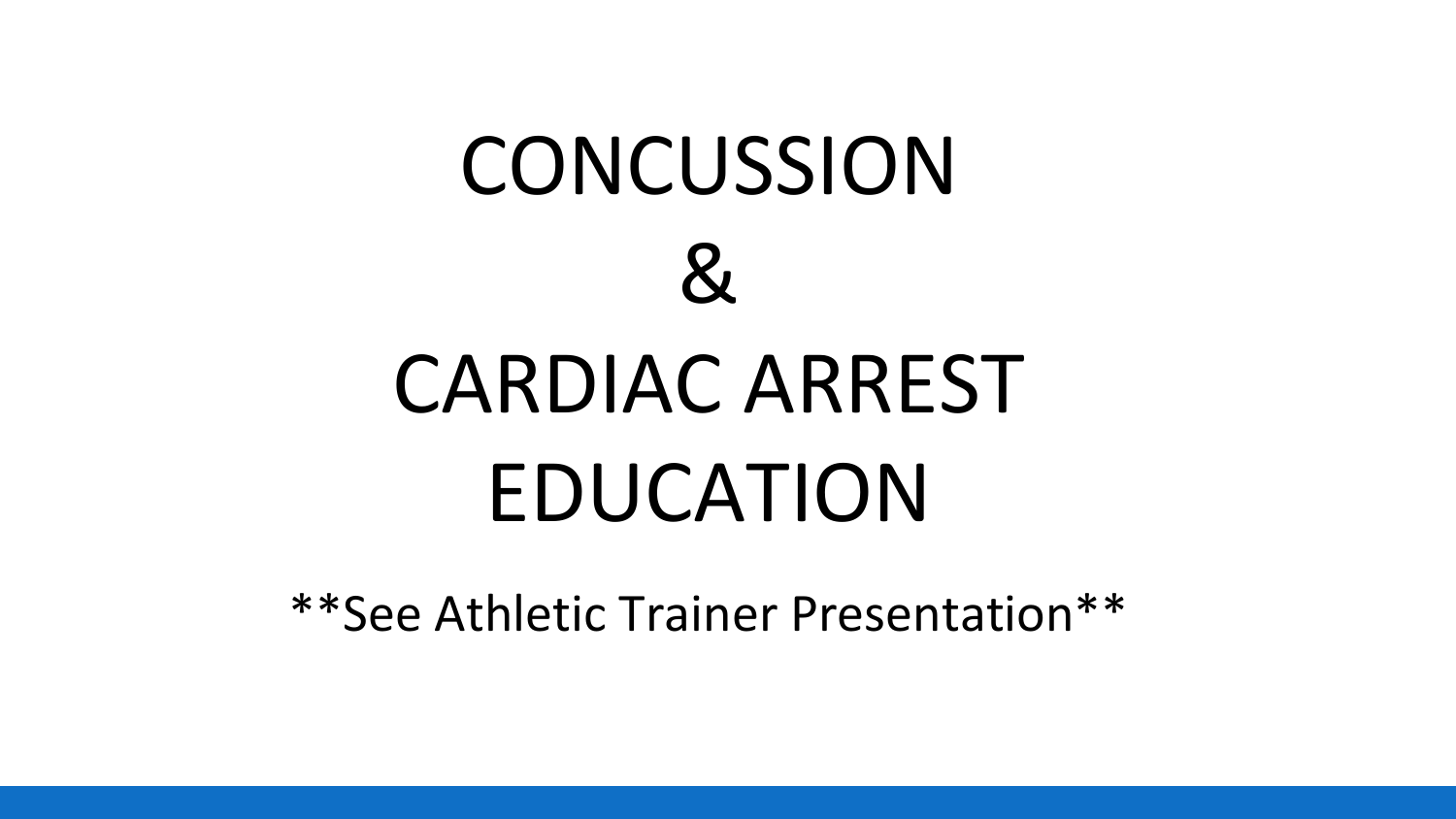## **Booster Club**

## www.lolboosterclub.org

## Ways to get involved:

- Support the athletes!!  $\bullet$
- Complete the Membership Form  $\bullet$
- Donate or Volunteer for Booster Club  $\bullet$
- Join us at our meetings  $\bullet$

Thank you for your support!!!

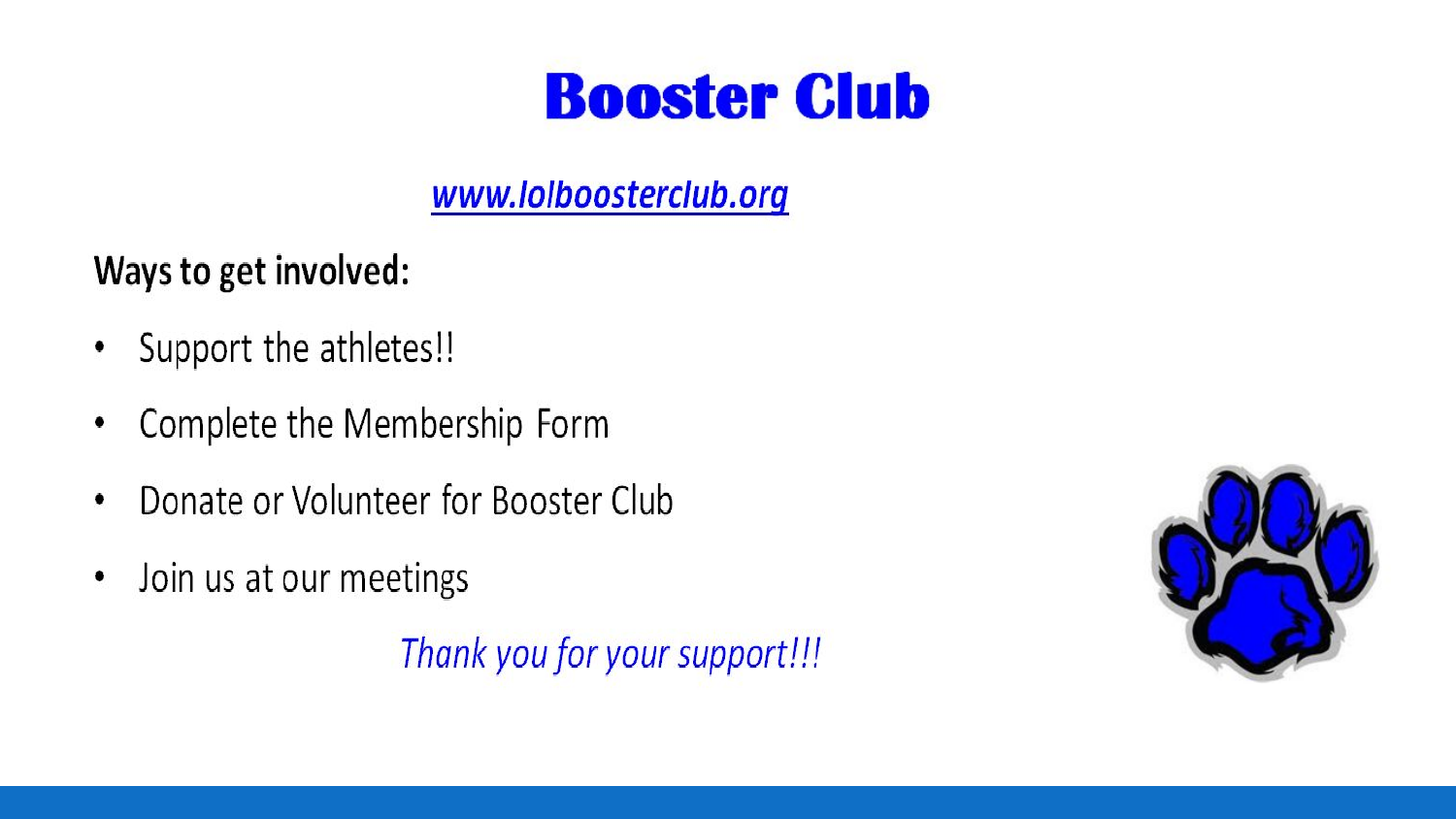## **QUICK LINKS**

- [Region 18 Athletic Page](http://www.region18.org/page.cfm?p=316)
- [Region 18 Athletic Handbook](http://www.region18.org/uploaded/athletics/Athletic_Handbook_2014.pdf)
- [Board of Education Extracurricular Activity Policy #3600](https://www.region18.org/uploaded/Policy_Book_PDF_Format/3600.pdf)
- [Parenting Your Student Athlete](http://www.caadinc.org/parentvideo.html)
- [CIAC Handbook](http://www.casciac.org/pdfs/ciachandbook_1516.pdf)
- [CIAC Schedules and Results](http://ciacsports.com/site/?page_id=105)
- [Schedule Updates and Cancellation Notifications Request](http://ciacsports.com/site/?page_id=116)
- •[NCAA Banned Substances List](http://www.ncaa.org/2015-16-ncaa-banned-drugs)